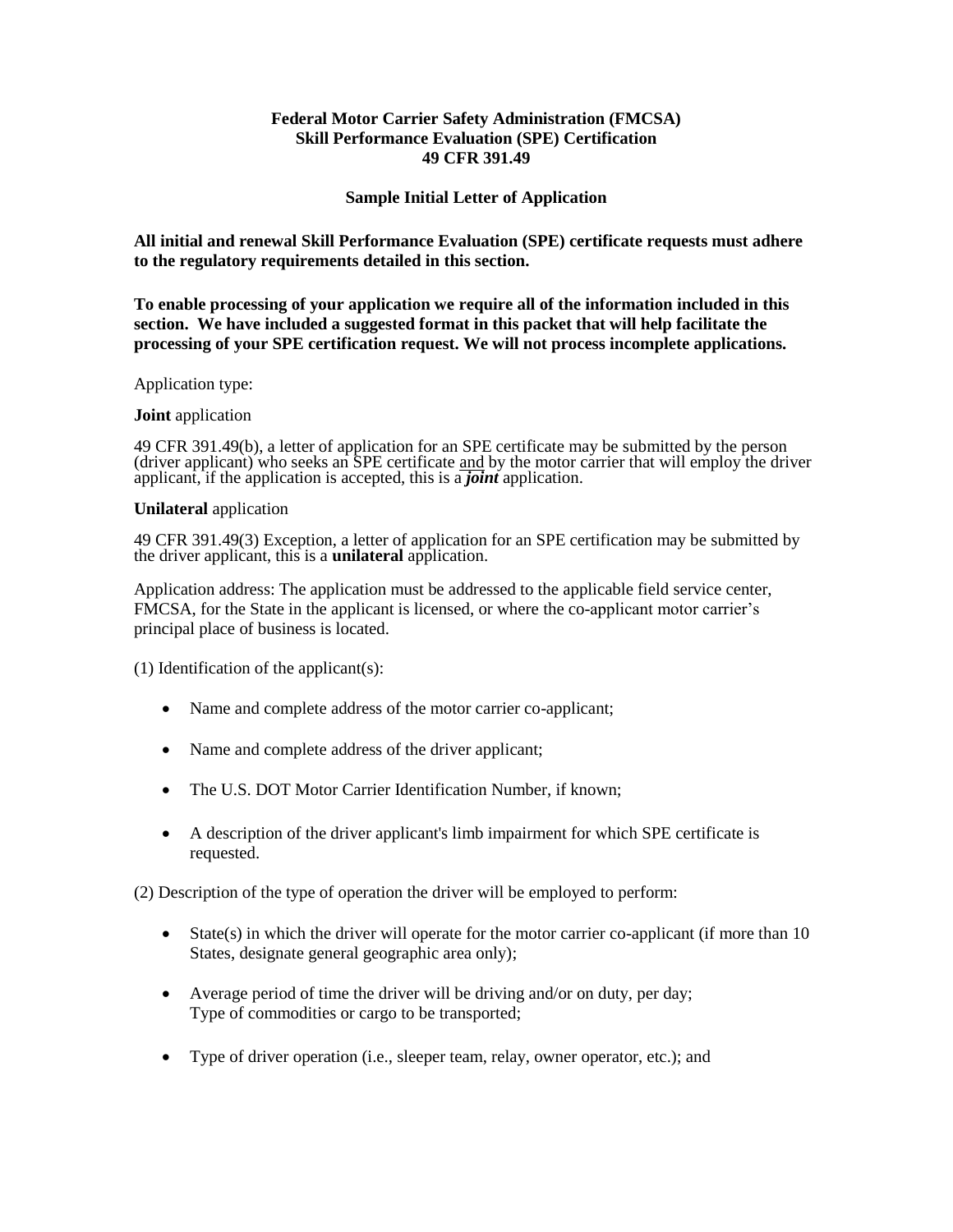- Number of years' experience operating the type of commercial motor vehicle(s) requested in the letter of application and total years of experience operating all types of commercial motor vehicles
- (3) Description of the commercial motor vehicle(s) the driver applicant intends to drive:
	- Truck, truck tractor, or bus make, model, and year (if known); Drive train;
	- Transmission type (automatic or manual—if manual, designate number of forward speeds); Auxiliary transmission (if any) and number of forward speeds; and
	- Rear axle (designate single speed, 2 speed, or 3 speed)
	- Type of brake system;
	- Steering, manual or power assisted;
	- Description of type of trailer(s) (i.e., van, flatbed, cargo tank, drop frame, lowboy, or pole);
	- Number of semitrailers or full trailers to be towed at one time;
	- commercial motor vehicles designed to transport passengers, indicate the seating capacity of commercial motor vehicle; and
	- Description of any modification(s) made to the commercial motor vehicle for the driver applicant; attach photograph(s) where applicable

(4) Otherwise qualified:

- The **co-applicant motor carrier** must certify that the driver applicant is otherwise qualified under the regulations
- $\bullet$

In the case of a **unilateral application**, the driver applicant must certify that he/she is otherwise qualified under the regulations of this part.

(5) Signature of applicant(s):

- Driver applicant's signature and date signed;
- Motor carrier official's signature (if application has a co-applicant), title, and date signed. Depending upon the motor carrier's organizational structure (corporation, partnership, or proprietorship), the signer of the application shall be an officer, partner, or the proprietor.

(6) The letter of application for an SPE certificate shall be accompanied by:

- A copy of the results of the medical examination report
- A copy of the medical certificate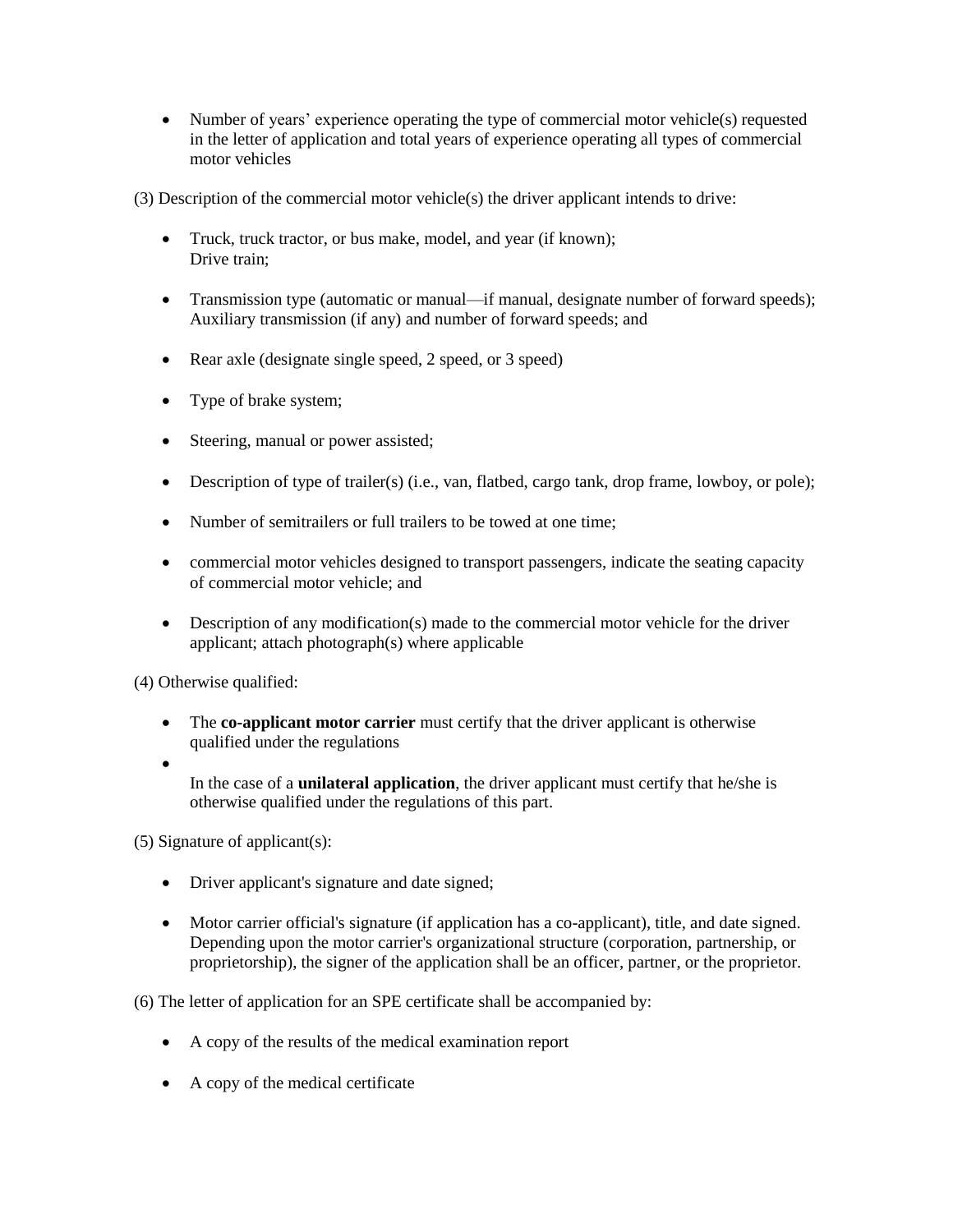- A medical evaluation summary completed by either a Board-qualified or Board-certified physiatrist (doctor of physical medicine) or orthopedic surgeon. The c-applicant motor carrier or the driver applicant shall provide the physiatrist or orthopedic surgeon with a description of the job-related tasks the driver applicant will be required to perform;
- The medical evaluation summary for a driver applicant disqualified due to an amputation shall include:
- An assessment of the functional capabilities of the driver as they relate to the ability of the driver to perform normal tasks associated with operating a commercial motor vehicle; and
- A statement by the examiner that the applicant is capable of demonstrating precision prehension (e.g., manipulating knobs and switches) and power grasp prehension (e.g., holding and maneuvering the steering wheel) with each upper limb separately
- The medical evaluation summary for a driver applicant disqualified for an impairment shall include:
- An explanation as to how and why the impairment interferes with the ability of the applicant to perform normal tasks associated with operating a commercial motor vehicle;
- An assessment and medical opinion of whether the condition will likely remain medically stable over the lifetime of the driver applicant; and
- A statement by the examiner that the applicant is capable of demonstrating precision prehension (e.g., manipulating knobs and switches) and power grasp prehension (e.g., holding and maneuvering the steering wheel) with each upper limb separately
- A description of the driver applicant's prosthetic or orthotic device worn, if any

(7) Road test when applicable:

- A copy of the driver applicant's road test administered by the motor carrier and the certificate issued or
- A unilateral applicant shall be responsible for having a road test administered by a motor carrier or a person who is competent to administer the test and evaluate its results.

(8) Application for employment:

- A copy of the driver applicant's application for employment completed pursuant to § 391.21; or
- A unilateral applicant shall be responsible for submitting a copy of the last commercial driving position's employment application he/she held. Please state if you have had previous employment as a commercial driver

(9) A copy of the driver applicant's SPE certificate of certain physical defects issued by the individual State(s), if applicable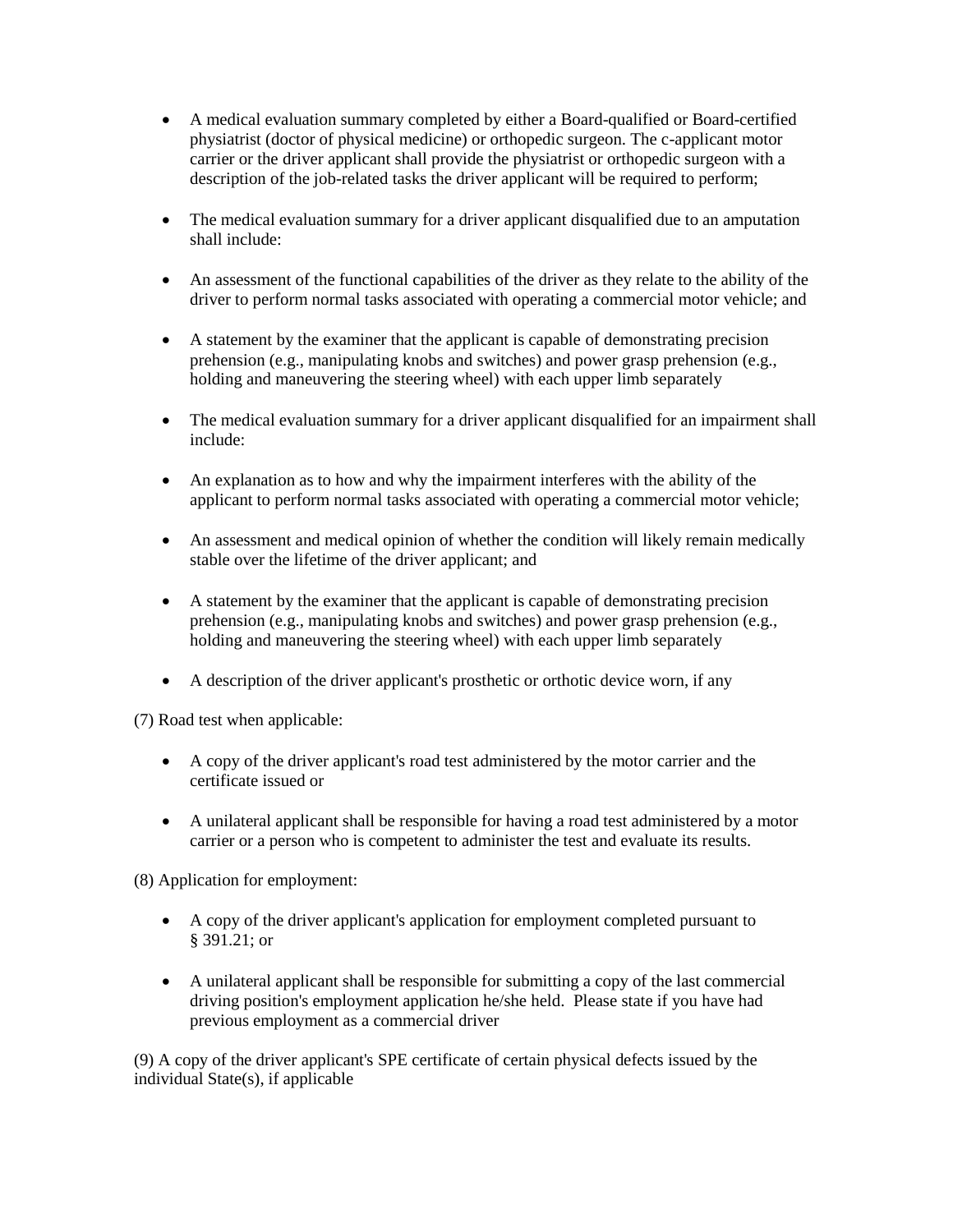(10) A copy of the driver applicant's State Motor Vehicle Driving Record for the past 3 years from each State in which a motor vehicle driver's license or permit has been obtained

(11) The driver shall supply each employing motor carrier with a copy of the SPE certificate.

Upon granting an SPE certificate, the Division Administrator/State Director, FMCSA, will notify the driver applicant by letter and co-applicant motor carrier (if applicable). The terms, conditions and limitations of the SPE certificate will be specified. The SPE certificate form will identify the power unit (bus, truck, truck tractor) for which the SPE certificate has been granted.

The Division Administrator/State Director, FMCSA, may deny the application for SPE certificate or may grant it totally or in part and issue the SPE certificate subject to such terms, conditions, and limitations as deemed consistent with the public interest. The SPE certificate is valid for a period not to exceed 2 years from date of issue, and may be renewed 30 days prior to the expiration date.

Falsifying information in the letter of application, the initial application, or falsifying information required by this section by either the applicant or motor carrier is prohibited.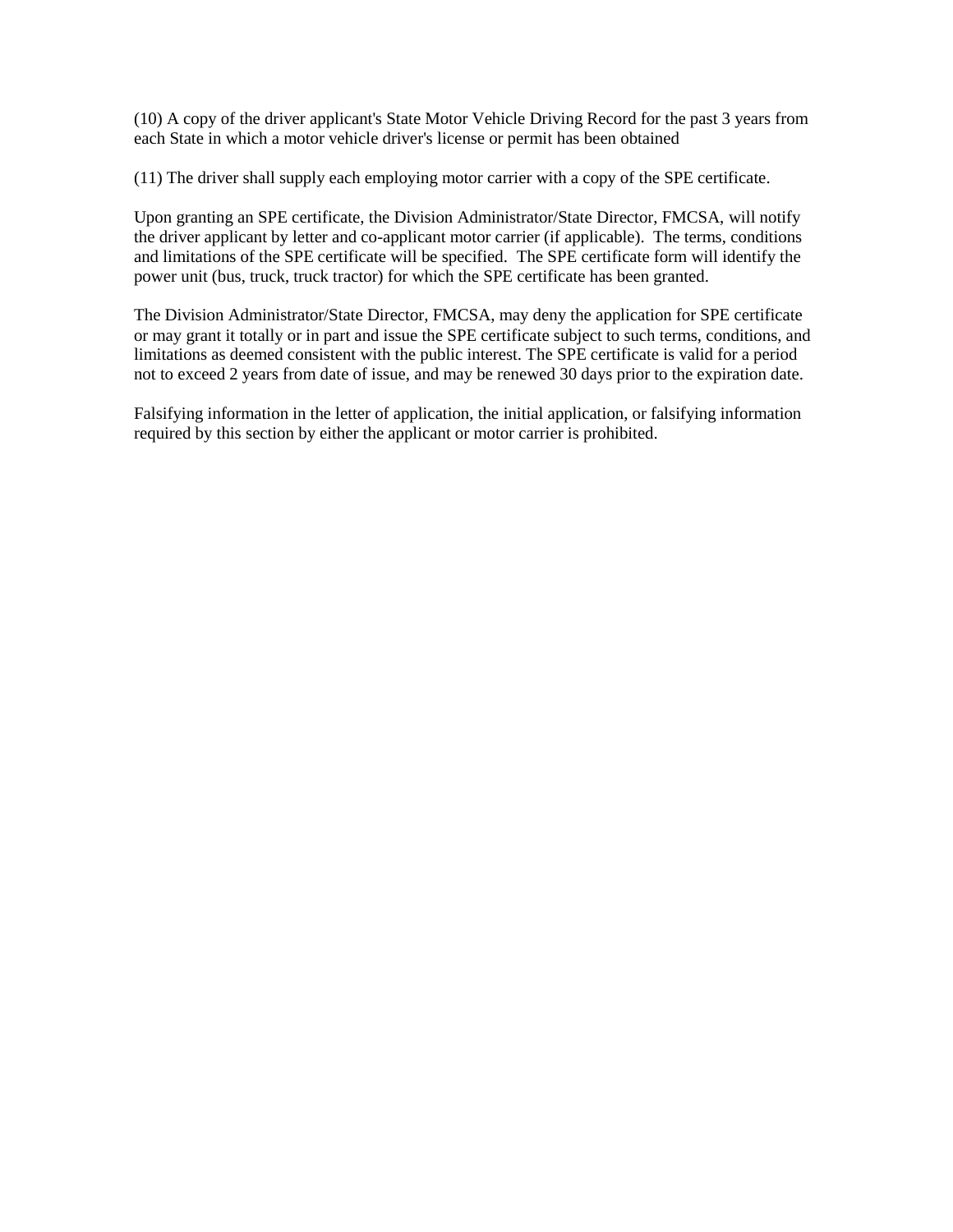### **Sample SPE Initial Letter of Application**

Sample forms that comply with the regulatory requirements to apply for an SPE certificate are included in this packet. You are responsible for insuring that your application is complete and includes all required information.

A Board-certified or Board-qualified orthopedic surgeon or physiatrist must complete the medical evaluation summary.

If applying for a unilateral SPE certificate (independent of your employer) you must obtain a copy of your State motor vehicle driving record, a road test and a road test certificate. The road test must be administered by a motor carrier or someone competent to administer the test and evaluate the results. If you are submitting a co-application (with your employer), please contact the Medical Program Specialist at the Service Center associated with the location of your employer's principal place of business for further instructions.

If you have any questions, please contact the Medical Program Specialist at the Service Center for the State where you are a legal resident.

| <b>Service Center</b> | <b>Territory Included</b> | <b>Office Location</b> |
|-----------------------|---------------------------|------------------------|
| Eastern               | CT, DC, DE, MA,           | 4749 Lincoln Mall      |
|                       | MD, ME, NJ, NH,           | Drive, Suite 300A      |
|                       | NY, PA, PR, RI,           | Matteson, IL 60443     |
|                       | VA, VI, VT, WV            | $(708)$ 283-3577       |
| Midwestern            | IA, IL, IN,               | 4749 Lincoln Mall      |
|                       | KS, Ml.                   | Drive, Suite 300A      |
|                       | MO, MN,                   | Matteson, IL 60443     |
|                       | NE, OH, WI                | $(708)$ 283-3577       |
| Southern              | AL, AR, FL, GA,           | 1800 Century           |
|                       | KY, LA, MS, NC,           | Blvd. Suite 1700,      |
|                       | NM OK, SC, TN,            | Atlanta, GA            |
|                       | TX.                       | 30345-3220             |
|                       |                           | $(404)$ 327-7371       |
| Western               | American Samoa,           |                        |
|                       | AK, AZ, CA, CO,           | 1800 Century           |
|                       | Guam, HI,ID,              | Blvd. Suite 1700,      |
|                       | Mariana Islands,          | Atlanta, GA 30345-3220 |
|                       | MT, ND, NV, OR,           | (404) 327-7371         |
|                       | SD, UT, WA, WY            |                        |
|                       |                           |                        |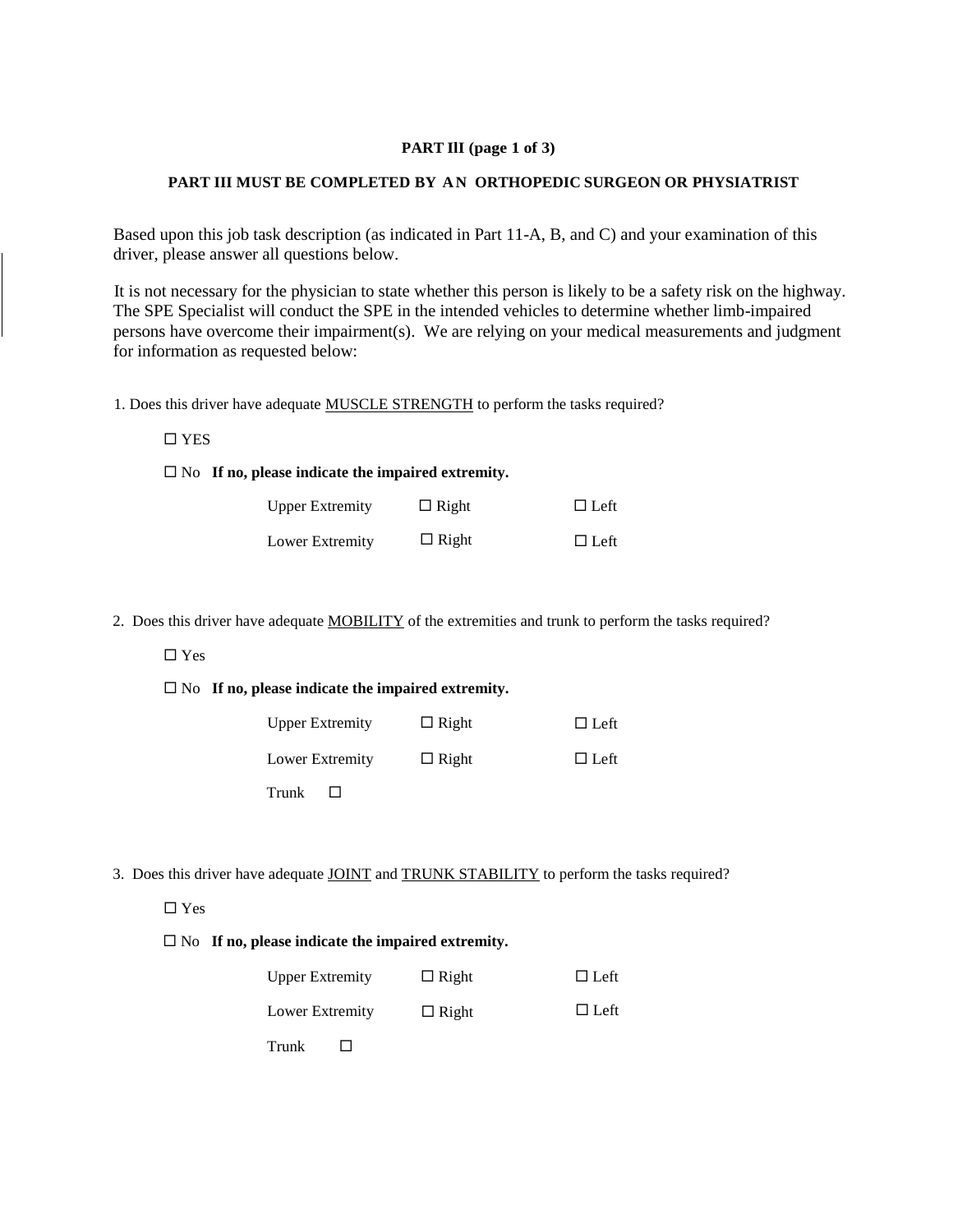### **PART IlI (page 2 of 3)**

4. This driver has an **impairment** of:  $\Box$  **hand or**  $\Box$  **upper limb** 

Has an **amputation** of:  $\square$  **hand**  $(\square$  partial  $\square$  full)  $\square$  **upper limb:** 

Does the driver have POWER GRIP and PREHENSION FUNCTION of the hand and fingers?

 Power Grip and precision prehension further defined: the capability of holding, clutching, clasping, or seizing firmly the steering wheel and/or other vehicle equipment to effectively control the vehicle and perform normal and emergency vehicle operations: steering (potholes, tire failure (blowouts), etc., and operate gear shift levers, air brake controls, light switches, directional signals, and horns.

Right  $\Box$  Yes  $\Box$  No

Left  $\Box$  Yes  $\Box$  No

If no, do you recommend a surgical reconstruction to produce power grip and/or prehension?  $\Box$  Yes  $\Box$  No

5. If this driver has an  $\Box$  **UPPER**  $\Box$  **LOWER LIMB IMPAIRMENT**  $\Box$  Right  $\Box$  Left

#### Has an  $\Box$  **UPPER**  $\Box$  **LOWER LIMB** AMPUTATION  $\Box$  Right  $\Box$  Left

Does the driver have?

a. The APPROPRIATE TYPE OF PROSTHESIS OR ORTHOTIC DEVICE 7

 $\Box$  Yes  $\Box$  No

b. The appropriate type of **TERMINAL DEVICE?** 

 $\Box$  Yes  $\Box$  No

c. If yes, does the prosthesis\orthotic fit satisfactorily, and is it in good operating condition?

 $\Box$  Yes  $\Box$  No

d. Is the applicant able to use the prosthetic/orthotic device proficiently?

 $\Box$  Yes  $\Box$  No

e. In the case of a hand or upper limb amputation or impairment does the prosthetic/orthotic device aid the driver in the ability to demonstrate power grasp and precision prehension?

 $\Box$  Yes  $\Box$  No

**If no to any of above, what is your recommendation?**